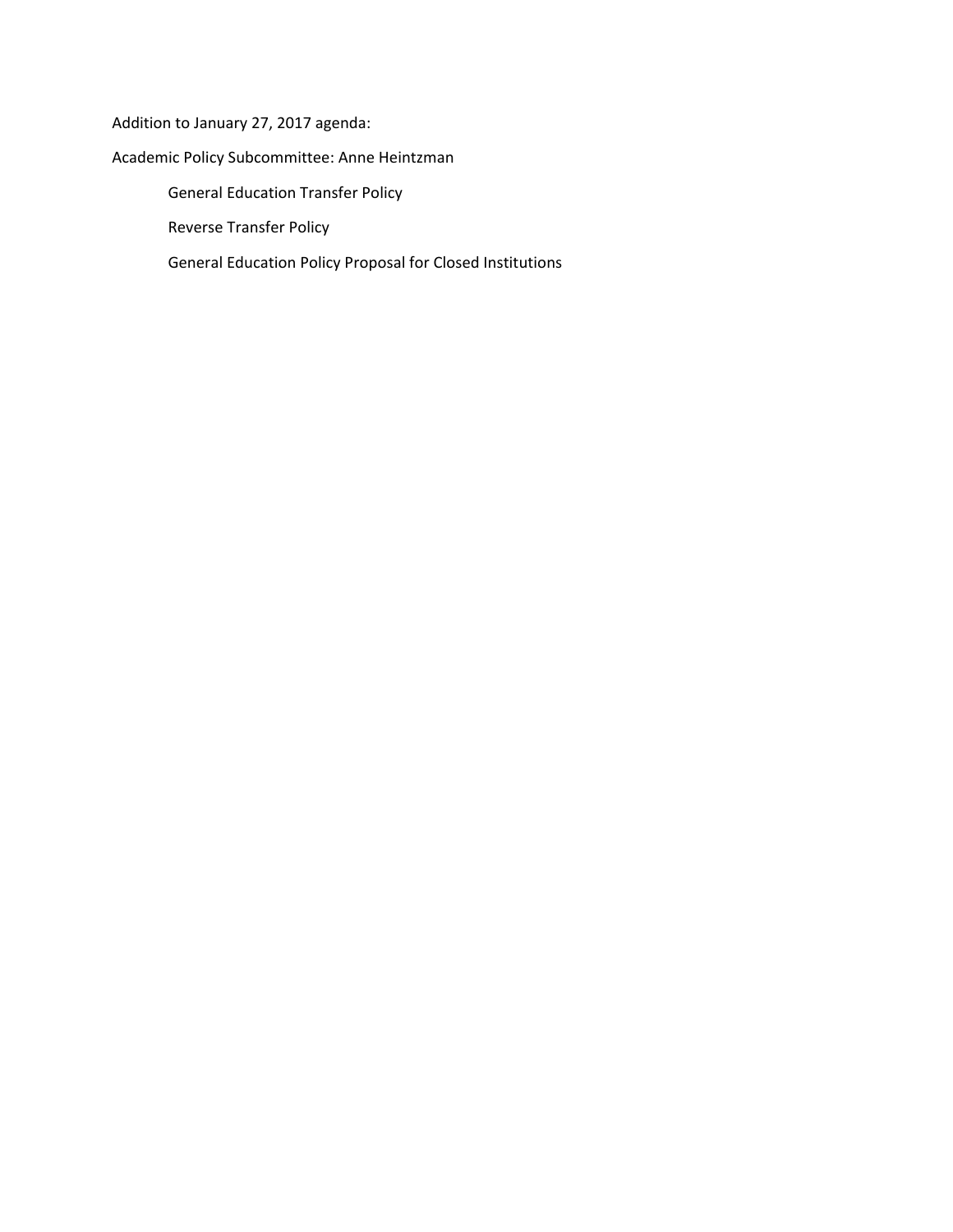## **Proposal to Revise Academic Policy (Action Item)**

Contact Person: Dr. Anne Heintzman, [anne.heintzman@wku.edu,](mailto:anne.heintzman@wku.edu) 745-2966

Identification of proposed policy revision:

- **1. Catalog statement of existing policy:** (Page 53 of the 2016-2017 Undergraduate Catalog) **General Education Transfer Policy from States other than Kentucky** Students who complete an associate degree containing 30 unduplicated semester credit hours of General Education (typically an Associate of Arts [AA] or an Associate of Science [AS] from a regionally accredited institution outside Kentucky are considered to have fulfilled all WKU Colonnade General Education requirements.
- **2. Catalog statement of proposed policy:**

**General Education Transfer Policy from States other than Kentucky** Students who complete an associate degree containing 30 unduplicated semester credit hours of General Education (typically an Associate of Arts [AA] or an Associate of Science [AS]) from a regionally accredited institution outside Kentucky are considered to have fulfilled all WKU Colonnade General Education requirements. These credit hours are to be drawn from and include at least one course from each of the following areas: humanities/fine arts, social/behavioral sciences, and natural science/mathematics.

- 3. **Rationale for proposed policy revision:** Addition of this sentence brings the policy into SACSCOC compliance.
- 4. **Impact of proposed policy revision on existing academic or non-academic policies:**
	- 4.1 Impact on policies: No other policies are affected 4.2 Impact on populations that may be affected: None
	- Impact on populations that may be affected: None
- **5. Proposed term for implementation: Spring 2017**
- **6. Dates of prior committee approvals:**

UCC Academic Policy Subcommittee (if applicable)

Undergraduate Curriculum Committee

University Senate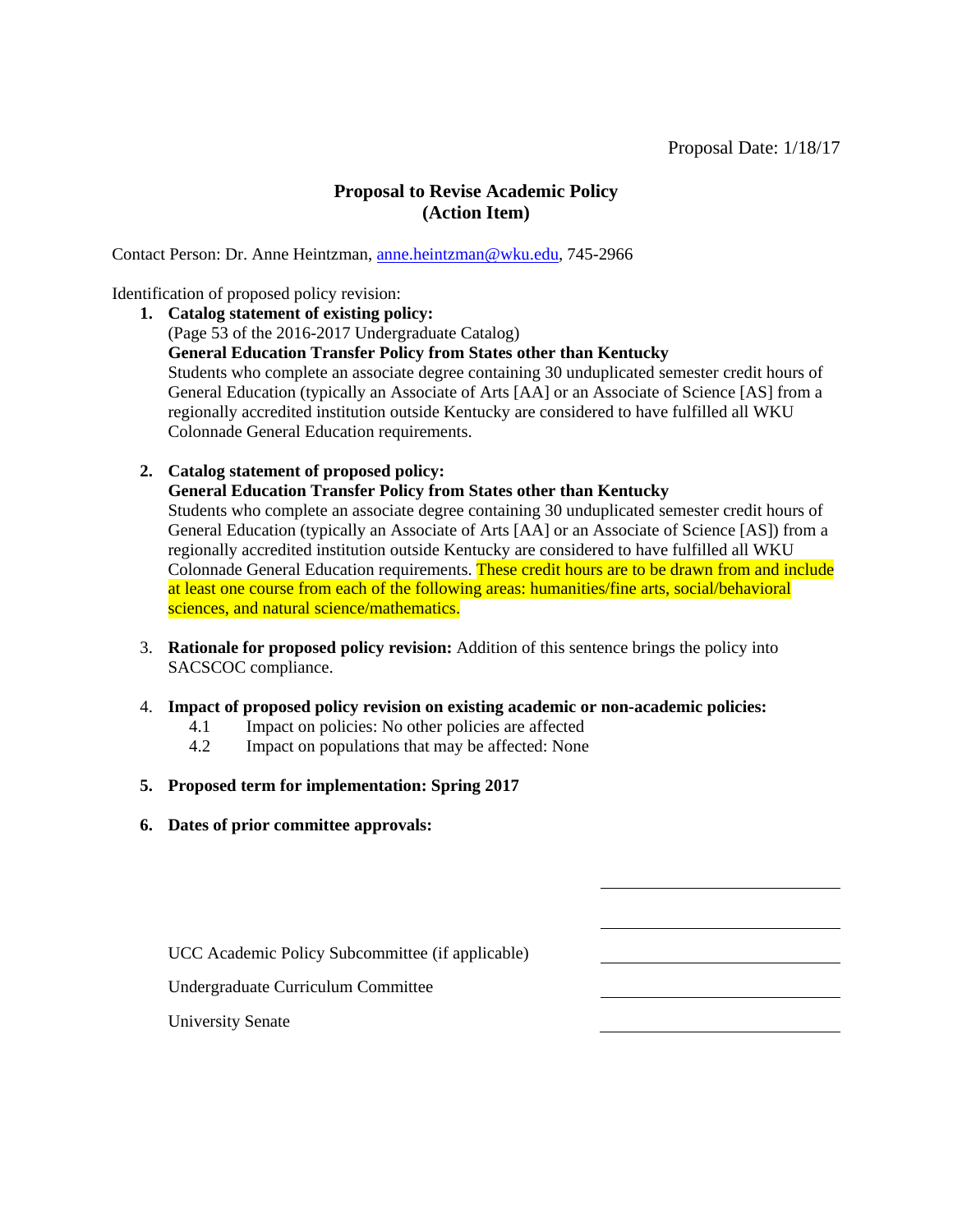### **College Name Department Name Proposal to Revise an Academic Policy regarding Residence (Action Item)**

Contact Person: Anne Heintzman, [anne.heintzman@wku.edu,](mailto:anne.heintzman@wku.edu) 270-745-2966

#### Identification of proposed policy revision:

**1. Catalog statement of existing policy:**

(Page 37-38 of the 2016-2017 Undergraduate Catalog)

**Residence Requirements**—The minimum residence requirement for the bachelor's degree is 25% of the minimum number of semester hours required in the student's degree program through instruction at WKU. The minimum residence requirement for an associate degree is 25% of the minimum number of semester hours required in the student's degree program through instruction at WKU. One-third of the hours in the specialty must be earned at WKU. With the exception of military personnel pursuing the Associate of Interdisciplinary Studies degree, twelve semester hours used toward the associate degree must be taken at WKU during the last half of the student's program. A student is permitted to transfer a maximum of six semester hours toward a certificate program.

#### **2. Catalog statement of proposed policy:**

**Residence Requirements**—The minimum residence requirement for the bachelor's degree is 25% of the minimum number of semester hours required in the student's degree program through instruction at WKU. The minimum residence requirement for an associate degree is 25% of the minimum number of semester hours required in the student's degree program through instruction at WKU. One-third of the hours in the specialty must be earned at WKU. A student is permitted to transfer a maximum of six semester hours toward a certificate program.

**3. Rationale for proposed policy revision:** Propose to eliminate the highlighted information in the existing policy to align the Associate Degree residence requirement with the Baccalaureate requirements already approved through the WKU curriculum process.

#### **4. Impact of proposed policy revision on existing academic or non-academic policies:**

- 4.1 Impact on policies: No other policies are affected
- 4.2 Impact on populations that may be affected: Associate's Degree is brought into compliance with Bachelor's Degrees.

### **5. Proposed term for implementation: Spring 2017**

**6. Dates of prior committee approvals:**

UCC Academic Policy Subcommittee (if applicable) **Oct. 4, 2016** 

Undergraduate Curriculum Committee

University Senate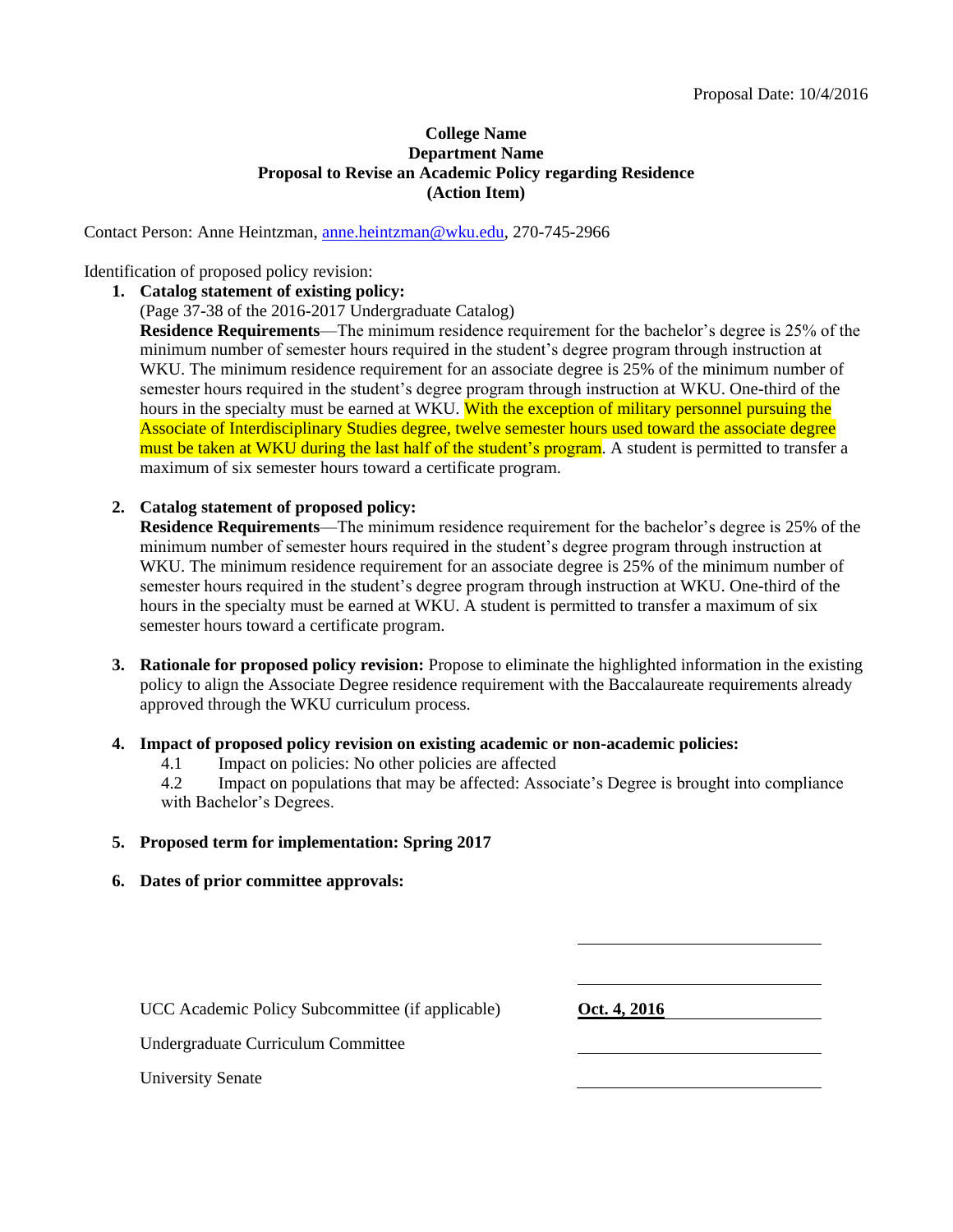# **Proposal to Create a New Academic Policy (Action Item)**

Contact Person: Dennis George dennis.george@wku.edu, 745-3570

**1. Identification of proposed policy:** Creation of a policy that would extend the "Fully Certified" category of the Kentucky General Education Transfer Policy to students transferring to WKU after completing the General Education requirements for a bachelor's degree at a regionallyaccredited institution that is closing or has closed.

### **2. Catalog statement of proposed policy:**

2.1 Proposed catalog policy:

**General Education Transfer Policy for Institutions That Close** Students who complete all General Education requirements containing 30 unduplicated semester credit hours toward a Bachelor's degree from a regionally accredited institution that is closing or has closed are considered to have fulfilled all WKU Colonnade General Education requirements. These credit hours are to be drawn from and include at least one course from each of the following area: humanities/fine arts, social/behavioral sciences, and natural science/mathematics.

2.2 Proposed catalog section: It is proposed that this policy appear in the "**Transfer of Credits**" section immediately following the "**General Education Transfer Policy from States other than Kentucky**."

### **3. Rationale for proposed policy:**

Over the last two years WKU has seen five institutions of higher education close within the region. While we have tried to recruit these students to finish their degrees at WKU, many would have had to complete a large number of credit hours to fulfill Colonnade requirements, and those who already had completed general education at their previous institution were understandably reluctant to come to WKU and have to take different General Education requirements. The purpose of this policy is to extend the "Fully Certified" classification to students who have completed a qualifying general education program at an institution that is closing or has closed.

This policy is consistent with the WKU Challenging the Spirit Action Plan (2012-13 to 2017-18), which lists as one of its strategies to "Continue involvement and leadership in statewide initiatives to make transfer more seamless." The proposed policy provides a more seamless transfer pathway for students that are impacted by the closing of a regionally-accredited institution and have already completed a bachelor's general education program. This policy will also facilitate WKU's efforts to increase its non-traditional student population. Finally, this policy will make WKU a preferred transfer destination for students affected by the closing of an institution of higher education.

### **4. Impact of proposed policy on existing academic or non-academic policies:**

4.1 Impact on policies:

The proposed policy only extends to regionally-accredited institutions that close. This policy does not affect other policies.